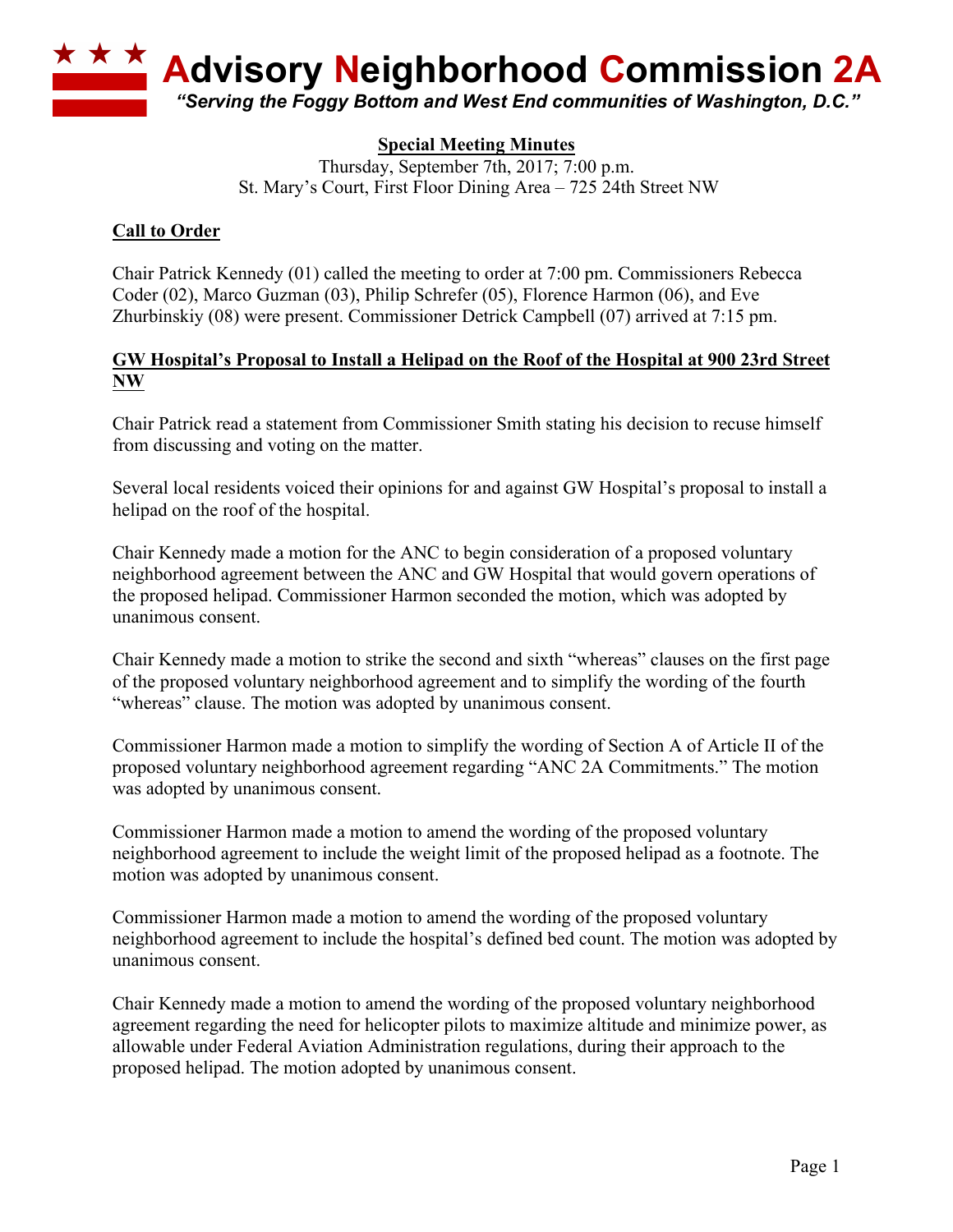Commissioner Harmon made a motion to amend the wording of the proposed voluntary neighborhood agreement regarding limiting flights not coming from emergent care requests or mass casualty events during overnight hours. The motion was adopted by unanimous consent.

Commissioner Coder made a motion to include examples of the required semiannual reports in the appendix of the proposed voluntary neighborhood agreement. The motion was adopted by unanimous consent.

Chair Kennedy made a motion to amend the wording of the proposed voluntary neighborhood agreement regarding the process for requesting a meeting with GW Hospital to discuss any violations of the flight restrictions included in the agreement. The motion was adopted by unanimous consent.

Chair Kennedy made a motion to amend the wording of the proposed voluntary neighborhood agreement regarding the definitions of a mass casualty incident and emergent care. The motion was adopted by unanimous consent.

Commissioner Detrick made a motion to remove emergent care as an exception from the flight number restrictions included in the proposed voluntary neighborhood agreement. The motion was adopted by unanimous consent.

Chair Kennedy said that, given the number of changes proposed by the commission to the voluntary neighborhood agreement during this evening's meeting, the commission will give GW Hospital time to consider the proposed changes and will thus hold a second reading on the agreement during the ANC's regular September 2017 meeting.

Chair Kennedy made a motion for the ANC to approve the proposed voluntary neighborhood agreement on first reading. Commissioner Campbell seconded the motion. A request was made by a meeting attendee for a roll call vote on the motion to be read into the minutes. Chair Kennedy accepted the request. The final motion was voted on and passed (VOTES: 5-1-1). The roll call vote was as follows:

Commissioner Campbell: Yea Commissioner Schrefer: Abstain Commissioner Harmon: Yea Chair Kennedy: Yea Commissioner Guzman: Yea Commissioner Zhurbinskiy: Yea Commissioner Coder: Nay Commissioner Smith: Recuse

# **Alcoholic Beverage License Application by Bindaas for a New Retailer's Class "C" Restaurant License at 2000 Pennsylvania Avenue NW**

Sidon Yohannes, counsel for the applicant, was present. She gave an overview of Bindaas' plans for its new restaurant at 2000 Pennsylvania Avenue NW. She said that the owners of the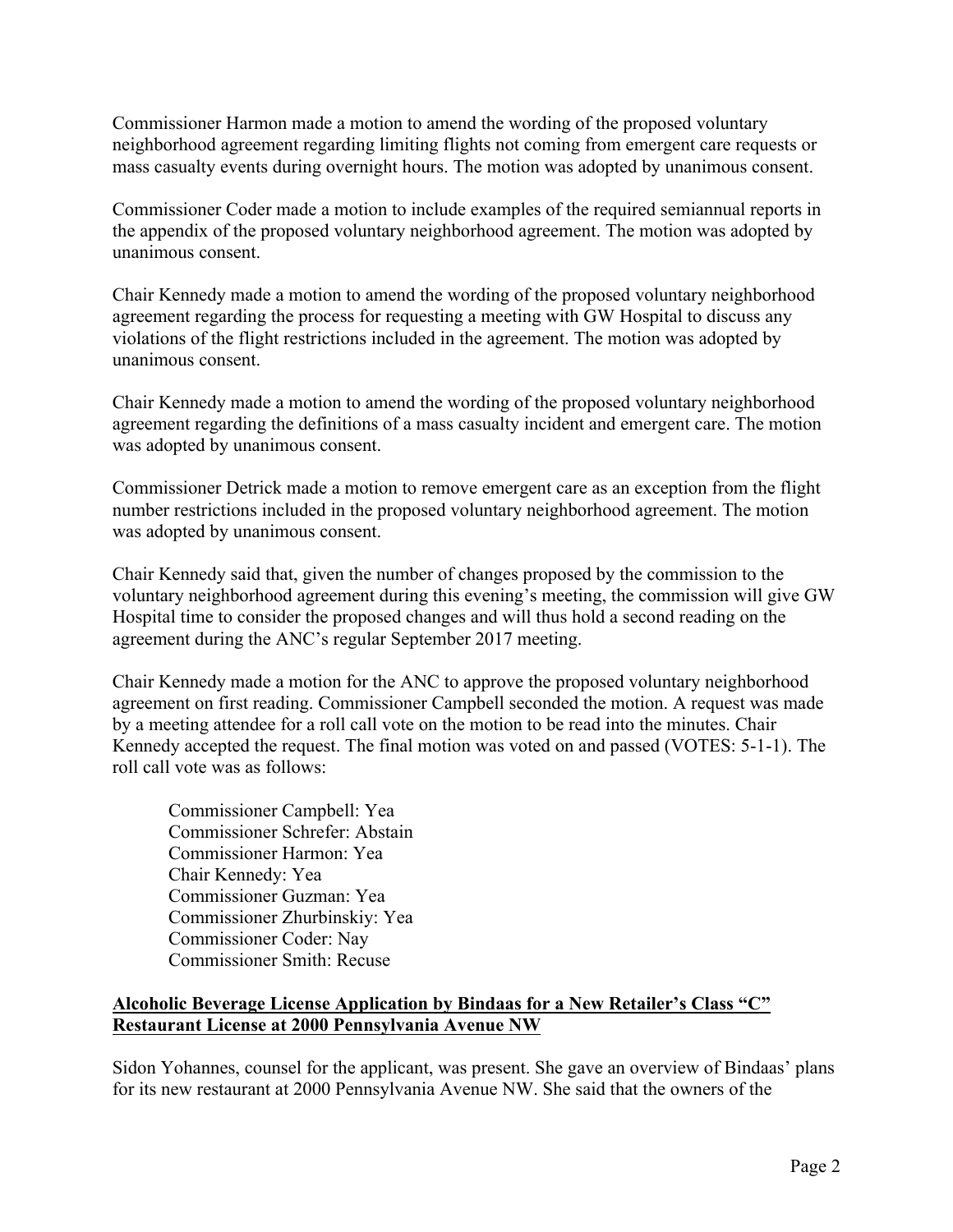restaurant currently operate another Bindaas location in the Cleveland Park neighborhood and thus Foggy Bottom will be home to their second Bindaas location.

Commissioner Zhurbinskiy made a motion to support Bindaas' application for a new Retailer's Class "C" Restaurant license. Chair Kennedy seconded the motion, which was voted on and passed (VOTES: 5-2-0).

# **District Department of Transportation's Downtown West Transportation Planning Study (Pennsylvania Avenue NW and H Street NW Corridors)**

Chair Kennedy said that the ANC would discuss the District Department of Transportation's Downtown West Transportation Planning Study during the commission's regular September 2017 meeting.

### **Adjournment**

Chair Kennedy adjourned the meeting at 10:35 pm.

Respectfully submitted,

H. Schrefe

Philip Schrefer Secretary, ANC 2A05